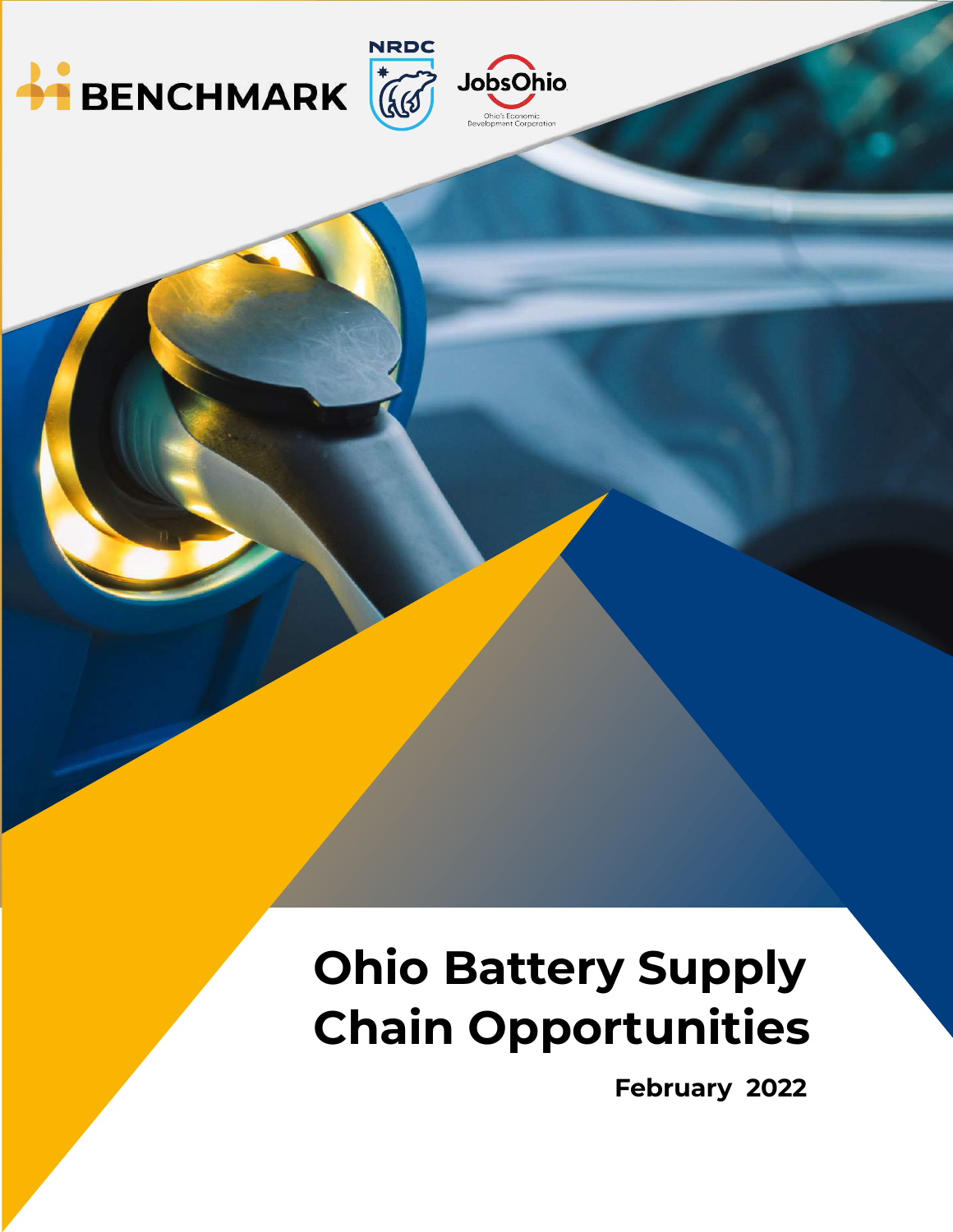## **Contents**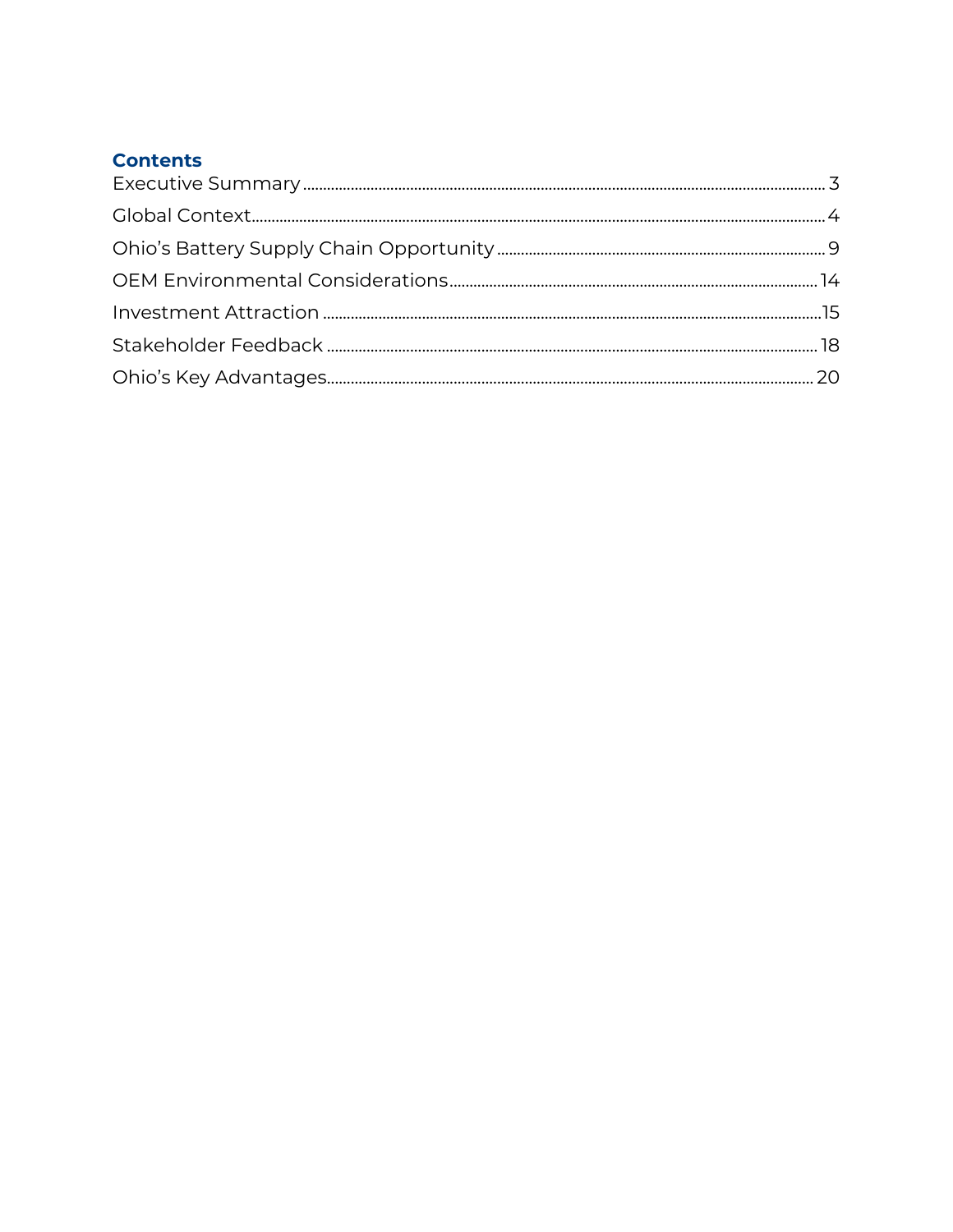## **Executive Summary**

As global automotive OEMs shift their investment away from internal combustion engine (ICE) vehicles, the entire global automotive supply chain is facing disruptive forces. Those jurisdictions who attract electric vehicle (EV) related investment, namely in lithium-ion battery manufacturing, are poised to lead as the automotive industry transforms itself in the upcoming decade.

Ohio is a premier automotive supply chain jurisdiction. Greater than 90% of the state's exports go to the ICE supply chain. Ohio faces a significant risk to its economic future unless investments are made to shift away from the ICE supply chain. As such, Ohio has a unique opportunity to lead in building a supply chain that capitalizes on the fast growth in electric vehicles.

Benchmark Mineral Intelligence (BMI), with support from the Natural Resources Defense Council (NRDC) and JobsOhio, prepared this report to equip the State of Ohio with the information and contacts needed to accomplish 3 major goals:

- 1. Reduce transportation sector emissions
- 2. Understand Ohio's key advantages when competing for investment
- 3. Understand the role of policy and governments in attracting investment

Ohio has again been identified as one of the most attractive states for new economic development projects. It should be no wonder as a result that the state is one of the most important jurisdictions for the US automotive supply chain. In the electric vehicle supply chain, building upon the state's success in attracting the GM-LG Chem Lordstown investment, **Benchmark's recommended next step to Ohio is to attract an investment in cathode active materials (CAM), one of the main components of a lithium-ion battery.** This investment would provide the largest jobs and taxable revenue opportunity for the state, and would lead to the establishment of the first lithium-ion battery supply chain hub in the USA.

This report overviews the global context and Ohio-specific conclusions for a robust EV battery supply chain strategy.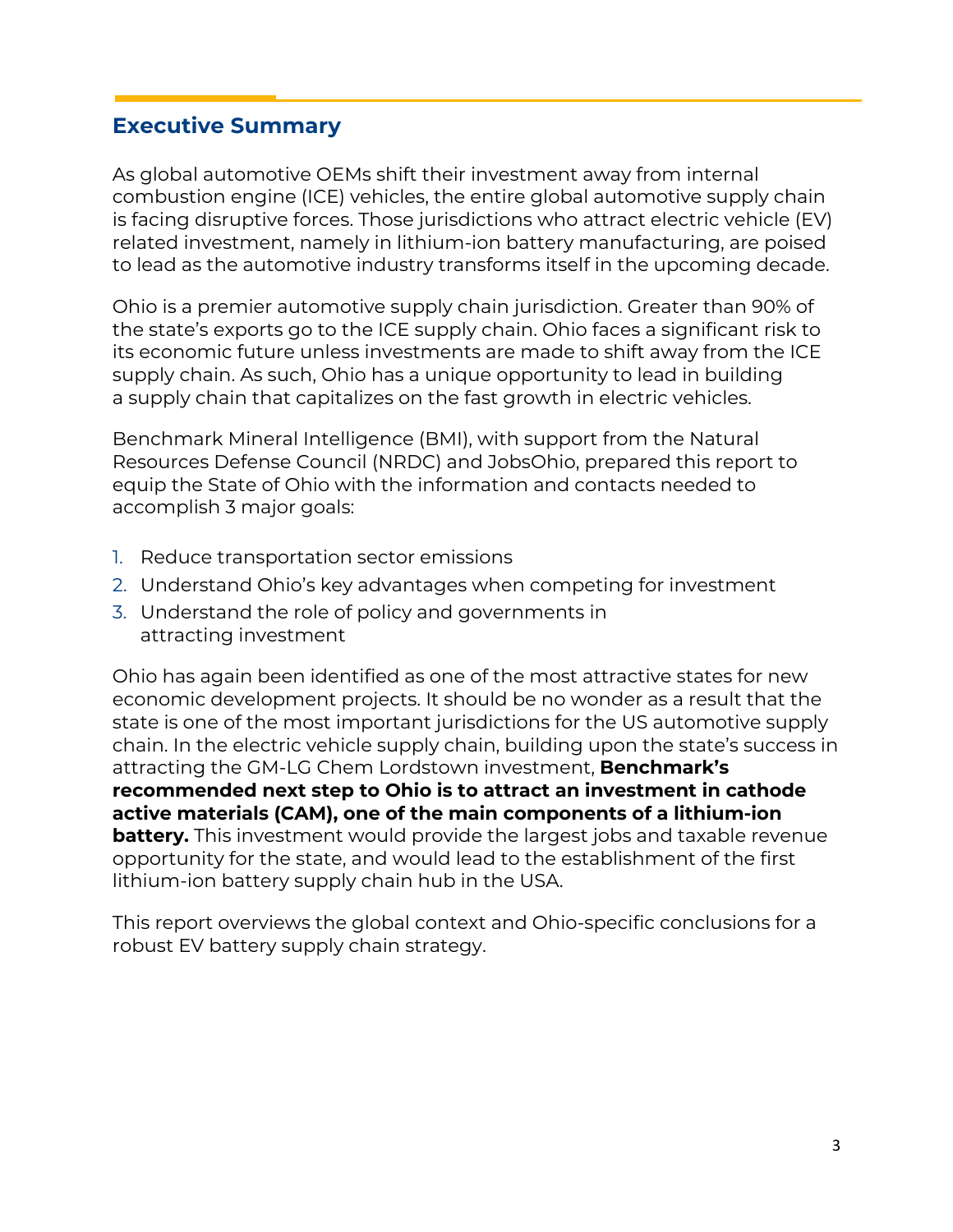## **Global Context**

The automotive industry is shifting away from ICE vehicles and towards EVs due to customer preference, increasing standards globally, and a desire to reduce the transportation sector's contribution to global greenhouse gas emissions (GHG) and air pollution. Governmental policy initiatives designed to attract local investment and job growth while pursuing climate-related goals are expediting this transition. While each jurisdiction varies in its approach and implementation of its policies, the implication is clear, **ICE vehicles are losing market share to demand for EVs.**

Policy statements and public opinion have seen major automakers commit over USD\$600B towards battery electric vehicles



#### **Figure 1. Examples of EV program announcements from governments and OEMs**

Drivers around the world are demanding the cleaner, quieter, more enjoyable driving experience offered by EVs. Following this evolving consumer demand and a growing desire to lower transportation sector emissions, automakers have committed more than \$600B in funding towards launching new electric vehicle models. This investment shift comes from both legacy automakers (ex. GM, VW, BMW, Ford etc.) and newer upstarts (ex. Rivian, Lucid, Proterra, Rimac etc.).

While ICE and EVs share many parts (ex. tires, steering wheels, paint etc.), they fundamentally differ in their **powertrain systems**. EVs and their electric drive train are powered by **lithium-ion batteries (LiB)**, which account for 25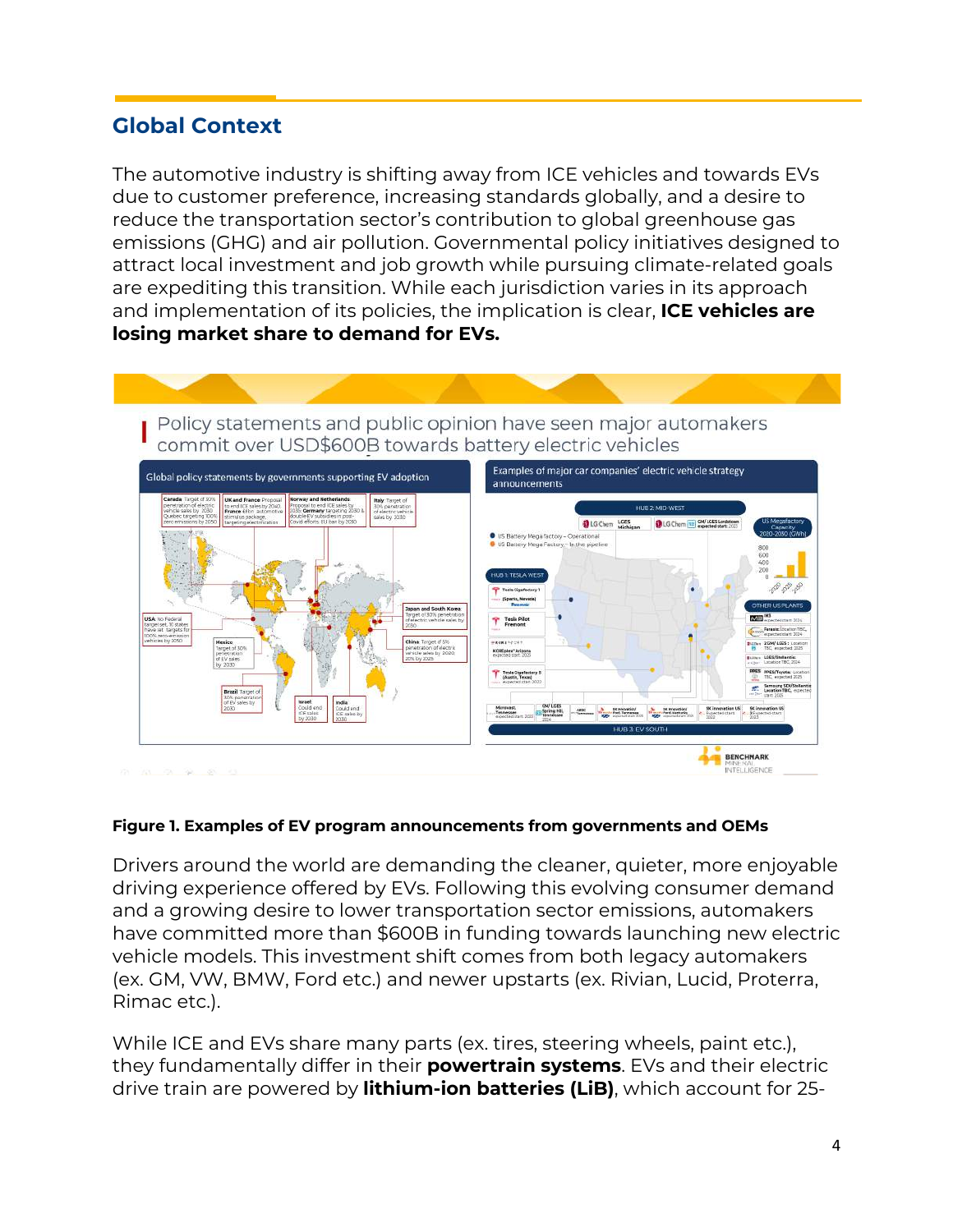40% of the bill of materials (BOM) of an EV. LiB's importance to the EV revolution cannot be understated. The technology has seen decades of innovation and 30 years of commercialization success to date beginning initially with consumer electronics applications in the early 1990s.

**Over the last decade, LiB manufacturing costs declined nearly 90% and is expected to reach a low enough cost to facilitate EV's cost parity with ICE by 2023 for some passenger vehicle segments.** There is no other energy storage technology that could be used for automotive applications that has reached the level of penetration and maturity of the LiB, and **LiBs are expected to be the platform technology of choice for passenger and fleet EVs for at least the next decade if not more.**

In recognition of the growing demand from Auto OEMs for LiB, leading and new upstart battery manufacturers are ramping up capacity at a feverish pace. In early 2017, there were projected to be 17 LiB "gigafactories" (plants capable of producing greater than 1GWh yearly production). That number has grown to 261 plants in Q4 2021. The United States' share has increased from 3 in 2017 to having merely 18 battery megafactories in various stages of development today, most of which have been announced in the last 6 months. Of these 18, only 4 are active; one more than in 2017. As Benchmark Managing Director, Simon Moores stated in his June 2020 testimony to the US Senate, **"In more stark terms: China is building the equivalent of one battery megafactory a week, the USA one every four months."**

With bipartisan support from elected officials and leadership from organizations like JobsOhio, Ohio recognizes the scale of this opportunity and has successfully attracted the \$2.3B General Motors /LG Chem joint venture (Ultium Cells) to manufacture EV batteries in the state. By being one of the first states to successfully attract battery manufacturing to complement their already rich history in the automotive supply chain, Ohio now has the potential to become a major regional hub for battery manufacturing in the USA.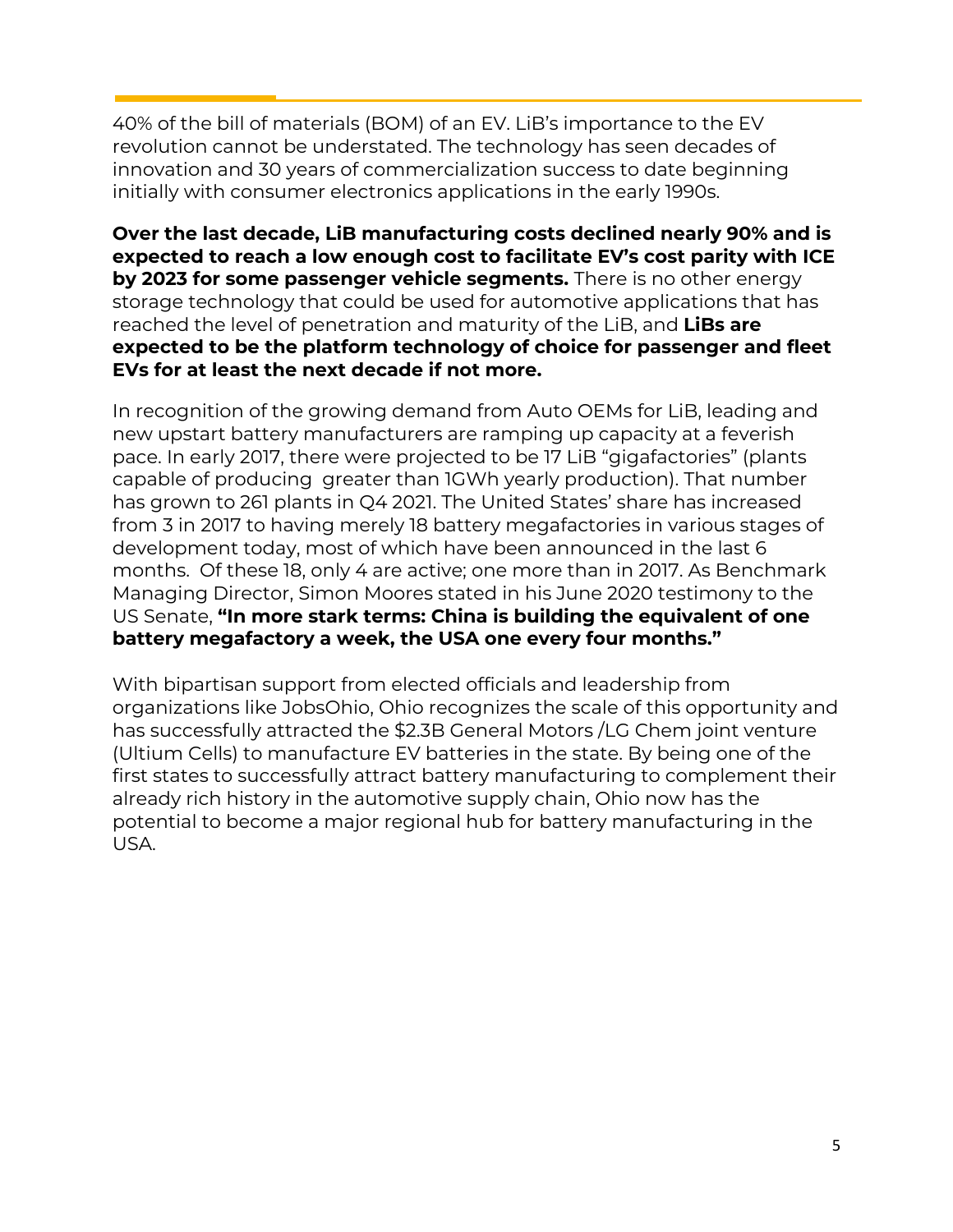#### Today, lithium-ion manufacturers are ramping up >4.9TWh capacity from 261 battery "megafactories" by 2030



#### **Figure 2. Battery megafactory build-out projections based on announced capacity investments**

While this segment of the supply chain has attracted robust financing, there is a more complicated supply chain that underlies LiB manufacturing that will need to be built in parallel to avoid supply bottlenecks.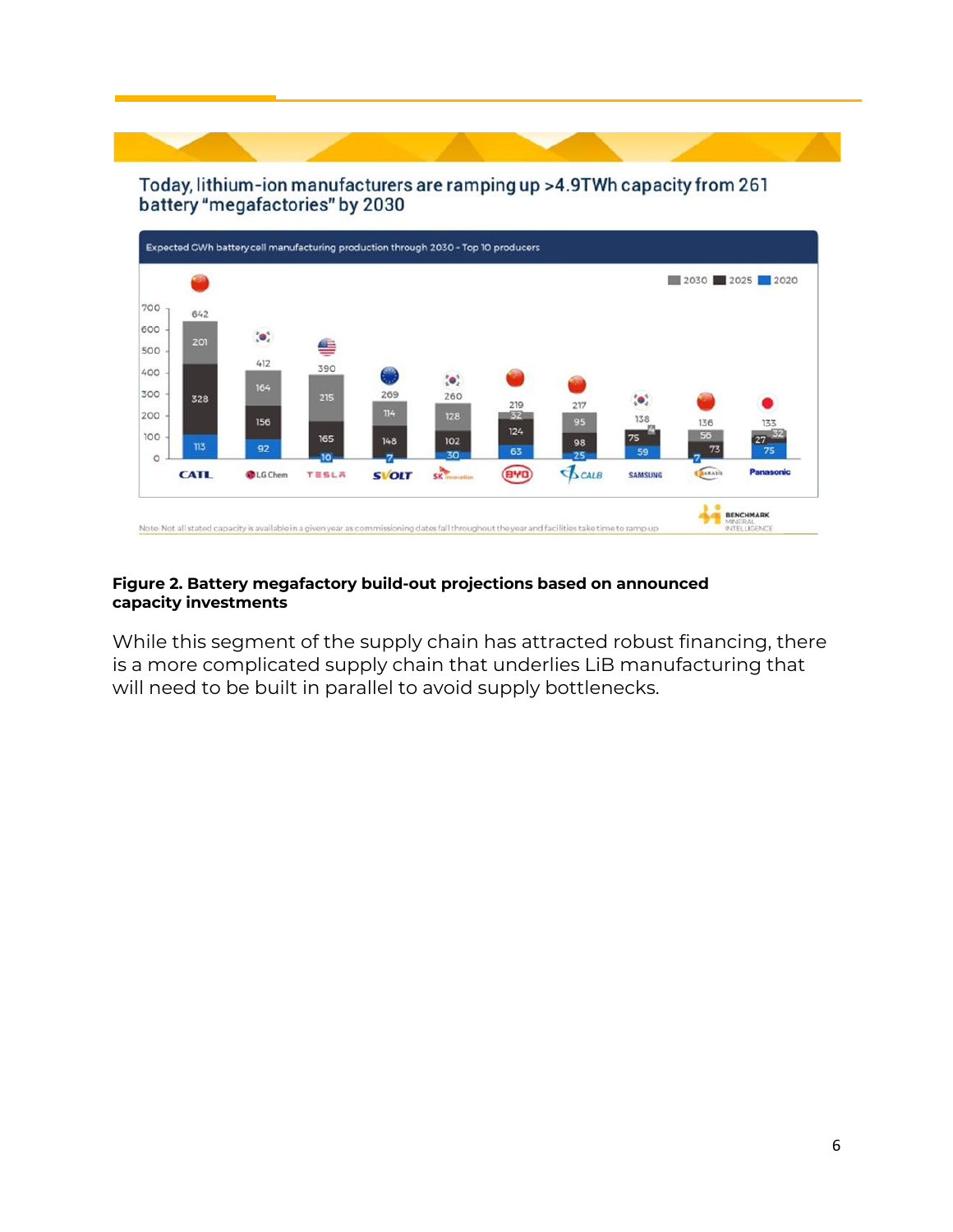

#### **Figure 3. Major steps of the LiB supply chain that lead to EVs ("application")**

Each of these supply chain steps has its own set of incumbent producers who are attracting financing to keep up with the fast growth in the downstream industry. But today's supply chain is spread sporadically across the world, leaving too many opportunities for bottlenecks or break points. The next evolutionary step in this supply chain buildout is to find opportunities not only to finance the growth of the upstream industry, but also to create "supply chain hubs" that co-locate as many of the processing and assembly steps as closely as possible within one geographic region. Building supply chain hubs will help to reduce manufacturing cost and risk for industry participants, but also creates significant pressure to attract this major job growth and tax revenue opportunity to the United States before it locates elsewhere.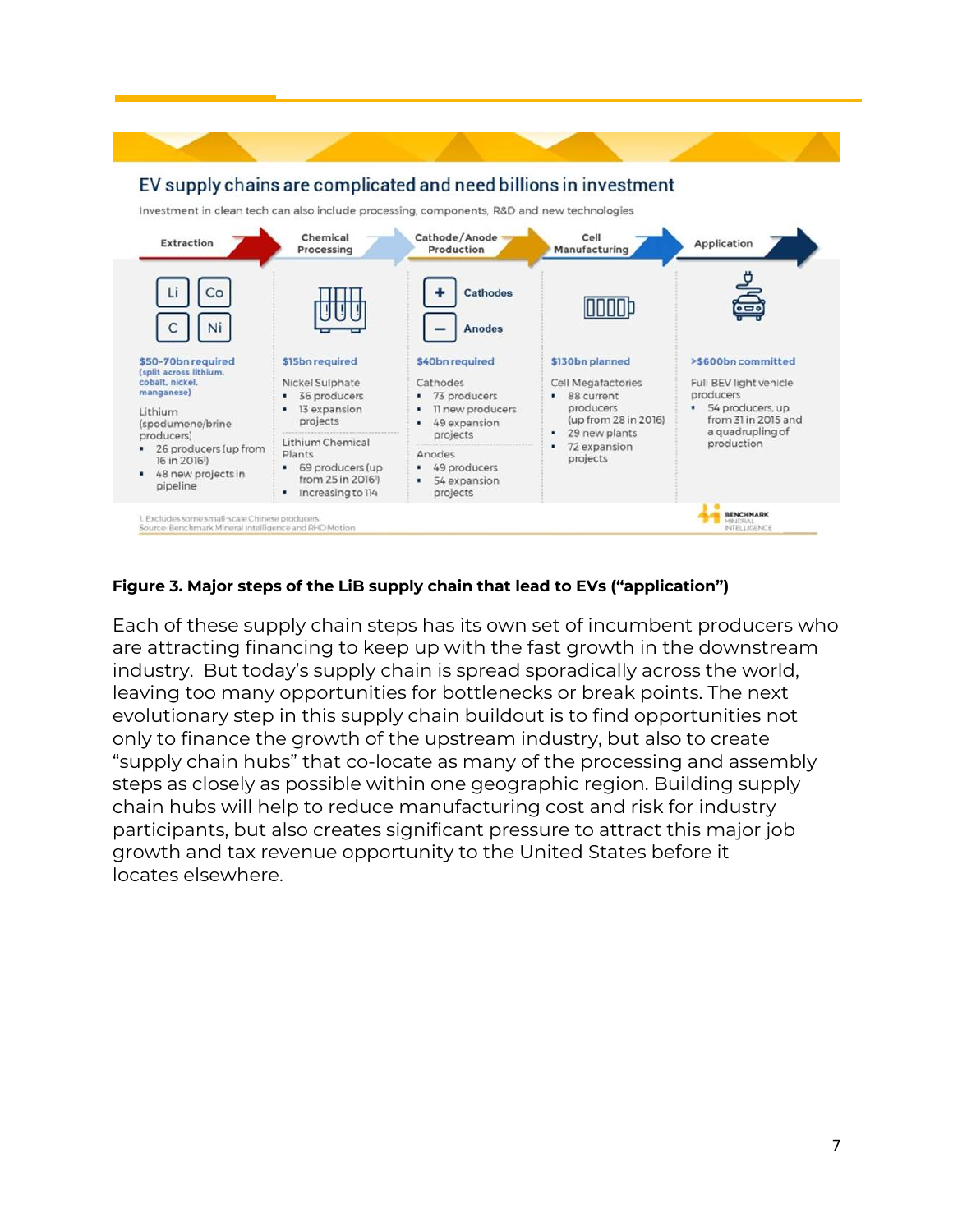## Market growth is allowing regional hubs to be developed and more and more<br>individual assets are required

Huge pressure to build out European and North American Supply Chain to reduce costs and create jobs. Many governments and commercial banks are directing funding to this sector while reducing hydrocarbon investments.



**Figure 4. Illustrative example of supply chain hub formation to reduce logistics steps and concentrate value-creation within specific geographic regions**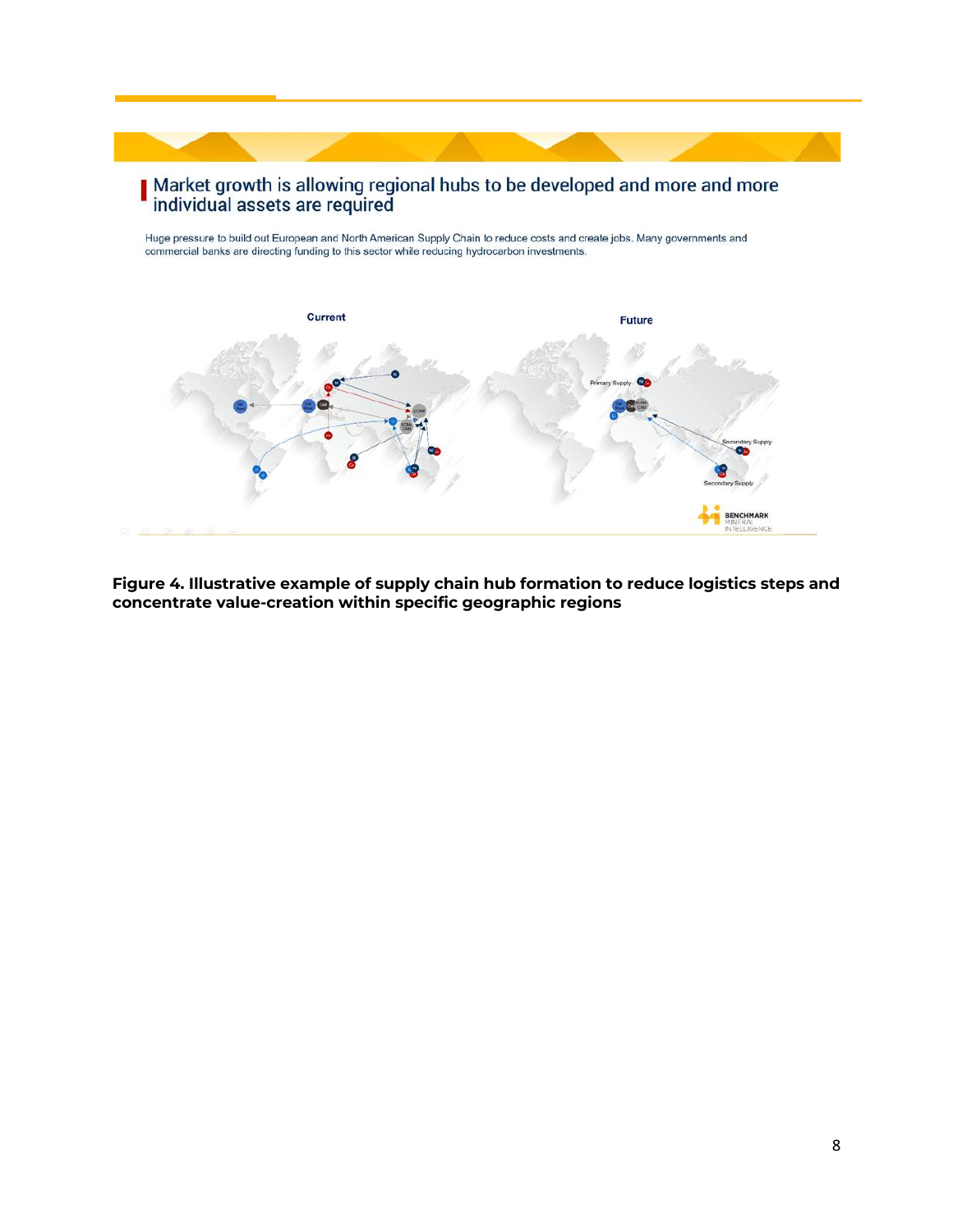## **Ohio's Battery Supply Chain Opportunity**

Ohio has a number of key advantages specific to the EV manufacturing supply chain when compared to other US States. First, Ohio is an automotive powerhouse with a well-established position in the ICE supply chain. 90% of Ohio's exports are related directly or indirectly to the automotive industry, and multiple leading global Auto OEMs have operations in Ohio, resulting in the 2nd largest Auto workforce in the USA. Ohio is also ranked as a top state for solar development in the Midwest over the next 5 years. Ohio currently has more than 8,400MW of utility scale solar projects either operating, approved for construction, or pending before the Ohio Power Siting Board for approval. **The growing solar presence in the state can serve as a key investment attraction asset as the automotive industry seeks to decarbonize its supply chain through local renewable energy purchases.**



#### **Figure 5. OEM operations located in Ohio and located within 600 miles of Ohio**

One of the lead dominoes for **Ohio's advantageous position in attracting a battery supply chain hub however** is the **GM-LG Chem Lordstown** investment (Ultium Cells) that will bring 30 GWh of EV-grade LiB production to the state. Other than Tesla's upcoming Austin factory, this is the only factory complex thus far in the USA where LiB and EVs will be produced in tandem at the same location, a key advantage for Ohio.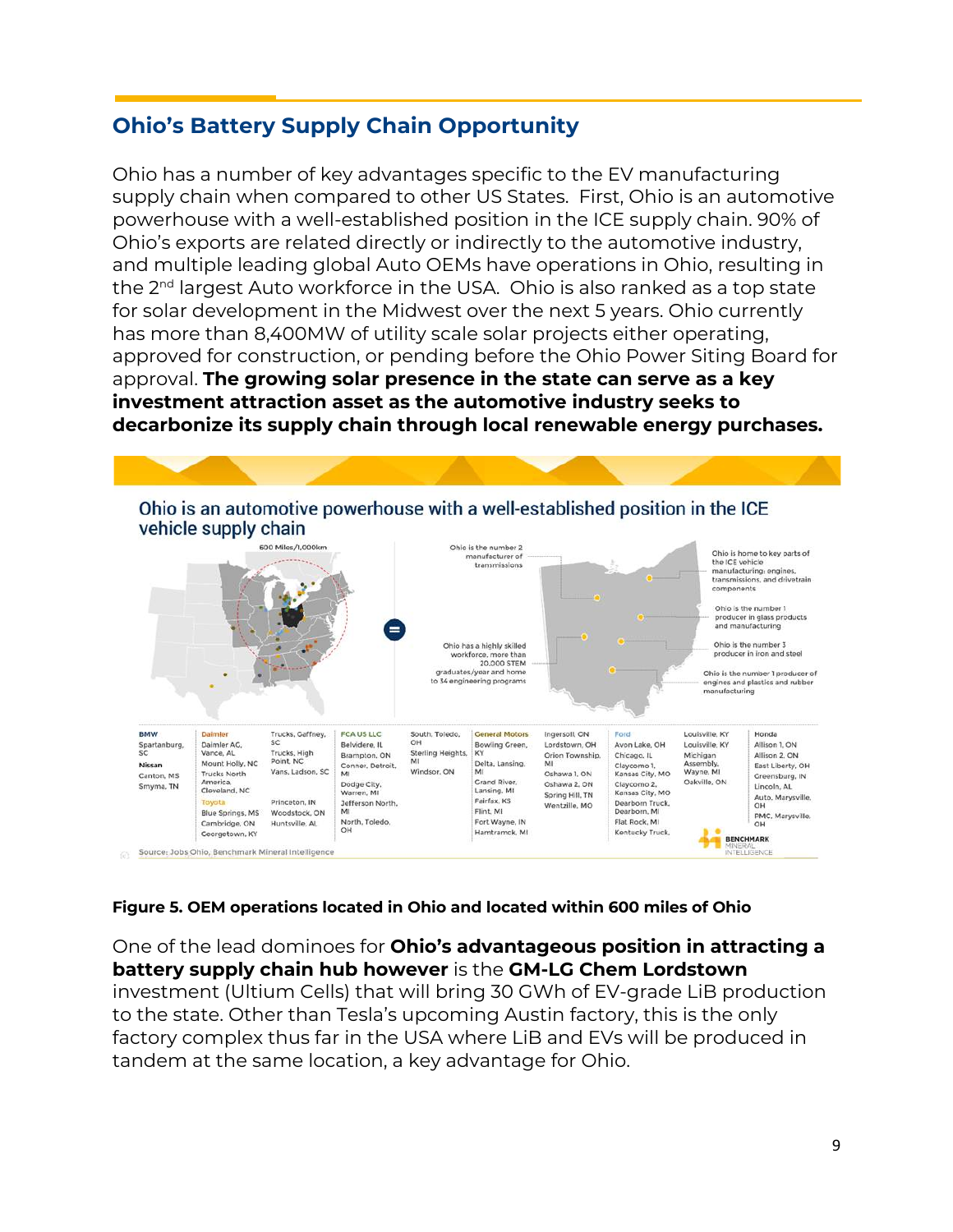As Ohio now seeks to build out its battery supply chain, there are multiple goals and criteria the state should prioritize to position itself for continued growth. These include:

- Long-term tax revenue potential
- Job creation across multiple labor classes
- GHG emission reduction potential
- Network effects for future investment attraction
- Economic value multipliers

**Based on these goals and criteria, Benchmark recommends that the next battery supply chain investment area that Ohio should target is cathode active materials (CAM),** the chemicals used to make one of the two electrodes (cathode and anode) within the battery cell. The movement of lithium between the two electrodes and chemical reactions within the batteries is what generates electricity externally. There is currently no largescale CAM manufacturing production in the United States.

To attract this investment, Ohio can leverage the GM-LG Chem relationship and growing Ohio solar industry as companies in this supply chain place premium value on access to renewable energy as an effective means for lowering their cost and carbon footprint. Successfully attracting investments in CAM manufacturing will additionally realize multiple benefits tying into Ohio economic development goals, including:

- **Long-term tax revenue potential** Strong long-term potential due to cathode active materials being a specialty chemicals industry with high margins and a high intellectual property barrier to entry
- **Job creation across multiple labor classes** Process engineers, chemists, equipment operators, and administrative/management headcount will all need to be hired
- **GHG emission reduction potential** Local EV manufacturing can help to increase EV adoption, lowering transportation sector emissions. This will also create demand for local renewable energy generation which will lower the carbon footprint for manufacturing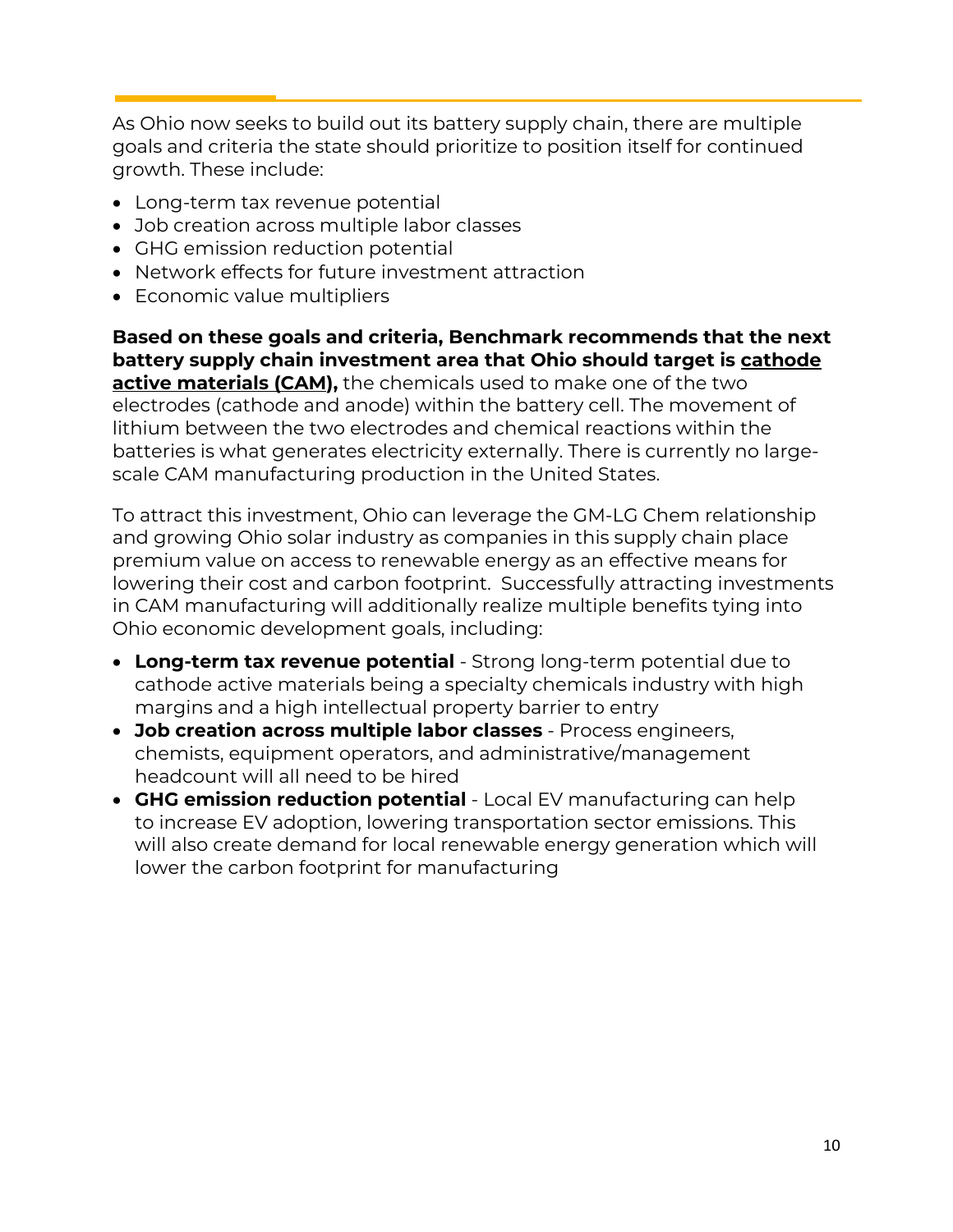

CAM offers the best job creation opportunity in Ohio beyond cell manufacturing

**Figure 6.** A CAM investment could be responsible for ~1/3 of all potential jobs that could be created from any upstream supply brought into Ohio

## CAM brings the highest direct and indirect tax revenues beyond cell investments



**Figure 7.** Beyond battery cell investments (ex. LG Chem Lordstown factory), CAM brings the highest direct and indirect tax revenues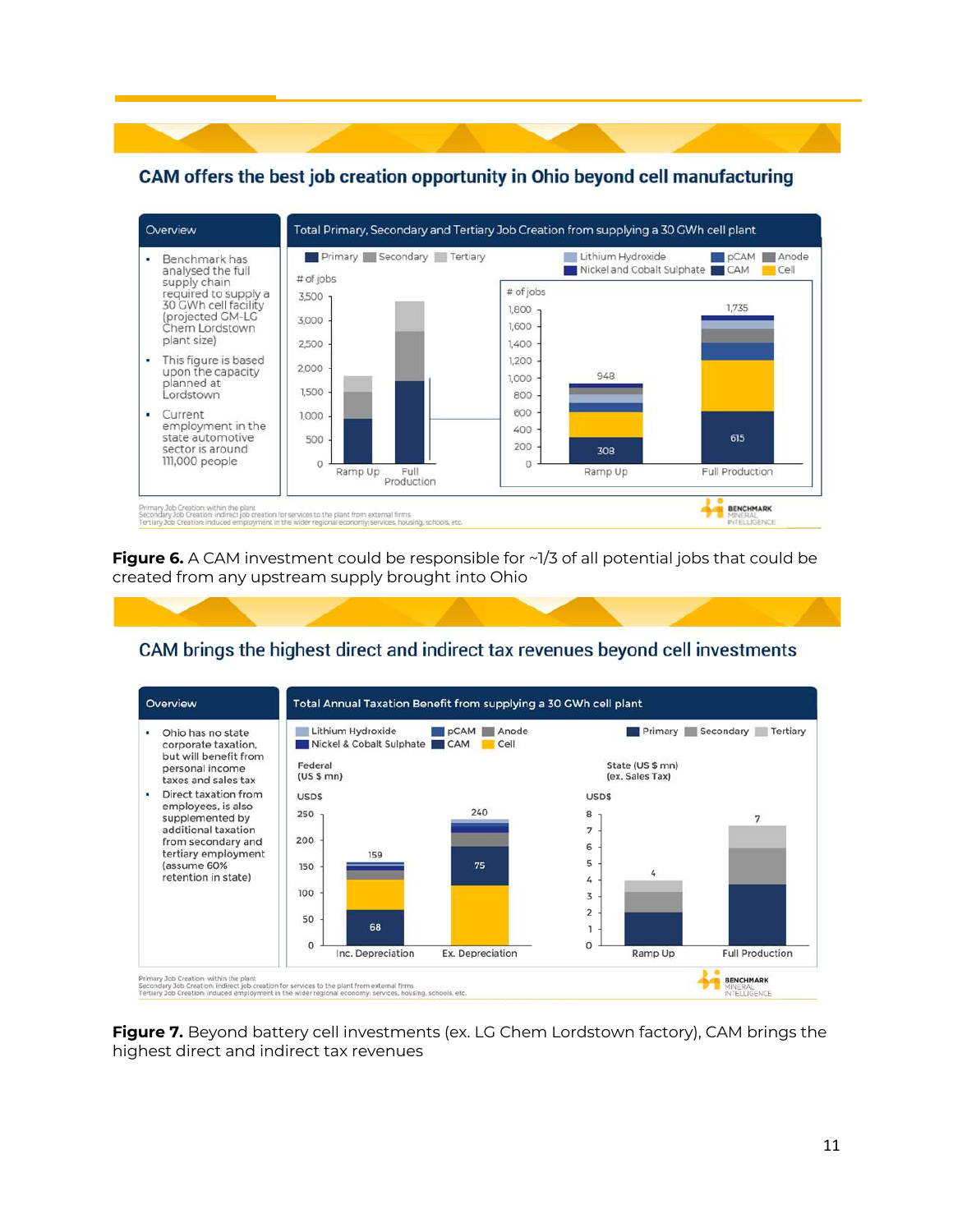Once a CAM investment is attracted to the state, Ohio will have created a positive feedback loop with the larger EV industry. Once successful, Ohio will become the prime US state for further upstream investments in specialty chemicals processing, which can be fed into CAM manufacturing facilities. The US already has robust lithium specialty chemicals industries in North Carolina and Nevada. Canada is also eyeing the development of nickel and cobalt industries due to the region's strong mined materials production. However, while raw material availability is not an Ohio specific strength, the region's capacity and Ohio's infrastructure and logistics are well developed. **Ohio has a key advantage in being centrally located as this allows the state to import and process the specialty chemicals used for CAM manufacturing.**



**Figure 8.** Ohio is centrally located with well-developed infrastructure and logistics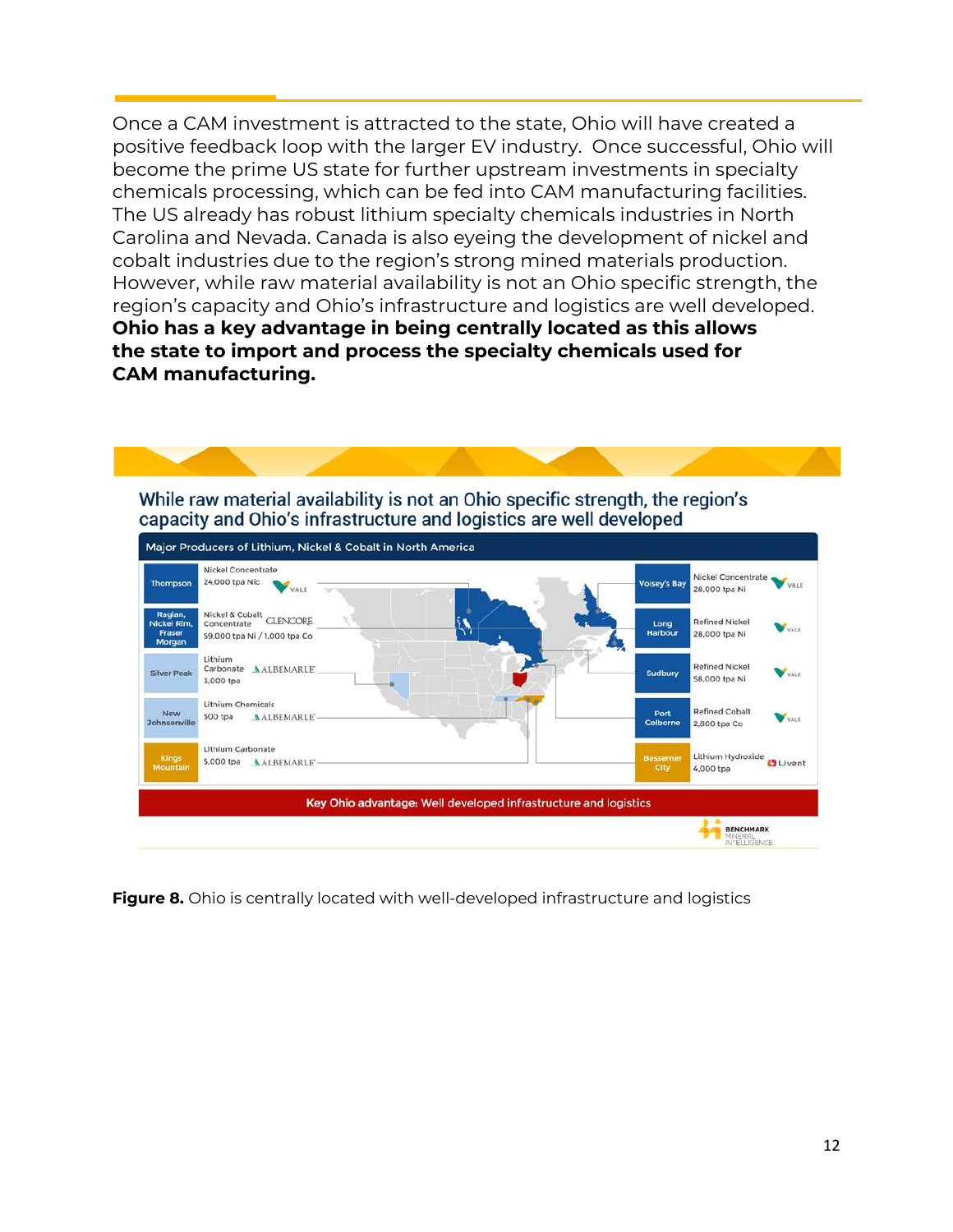Lack of raw material availability however does not preclude Ohio's ability to close the full loop on the supply chain by attracting battery recyclers to invest in state-based capacity. Battery recycling functions as an "urban mine" – instead of traditional mining practices that are environmentally harmful and face steep costs, recycling spent batteries could provide a source of the chemical feedstocks needed for new battery manufacturing. Several companies have recently announced investments in battery recycling research and development and capacity-building, including one in Ohio (Retriev Technologies).

However, recycling investment currently faces serious headwinds that could be solved through directive policy efforts:

- Ensuring that LiBs have a plan for end-of-life must occur at the moment of the battery's commissioning, and not at the point of its retirement when it could be easy to dispose in a traditional landfill
- Standardized policies aimed at increasing battery collection rates across all states would be beneficial. Auto OEMs will struggle to collect and reuse spent batteries if each state has its own policy around collection procedures

| <b>Q</b> Operational facility                                                 | <b>Major North American Battery Recycling Companies</b><br>· Planned facility<br><b>a</b> R&D facility     |                                                                                                                                                                                           |                                                                                                                                                           |                           |                                        |  |  |
|-------------------------------------------------------------------------------|------------------------------------------------------------------------------------------------------------|-------------------------------------------------------------------------------------------------------------------------------------------------------------------------------------------|-----------------------------------------------------------------------------------------------------------------------------------------------------------|---------------------------|----------------------------------------|--|--|
| Battery Solutions - has nationwide<br>network of service providers to collect |                                                                                                            | Company                                                                                                                                                                                   | <b>Facility Location</b>                                                                                                                                  | Capacity<br>(tonnes/year) | <b>Batteries</b><br>processed/recycled |  |  |
| spent Li-ion batteries.<br>Argonne National Lab -                             | Inmetco - Pennsylvania, 6,000<br>tonnes/year. Expertise in nickel                                          | Retriev<br>Technologies<br>Canada                                                                                                                                                         | Trail, British<br>Columbia,<br>Canada                                                                                                                     | 4,500                     | Li-ion                                 |  |  |
| research focus on<br>cathode-to-cathode<br>recycling                          | caladium recycling. Accepts I-ion<br>batteries with high nickel content.<br>Also sends Li-ion batteries to | Retriev<br>Technologies<br><b>USA</b>                                                                                                                                                     | Lancaster, Ohio,<br><b>US</b>                                                                                                                             | 4.000                     | Li-ion, NiCad, NiMH                    |  |  |
|                                                                               | <b>Clencore facility</b>                                                                                   | Clencore                                                                                                                                                                                  | Ontario, Canada                                                                                                                                           | 7,000                     | Li-ion, NiMH                           |  |  |
| National Renewable                                                            |                                                                                                            | <b>INMETCO</b>                                                                                                                                                                            | Pennsylvania, US                                                                                                                                          | 6,000                     | <b>NiMH</b>                            |  |  |
| Energy Lab - recycling<br>technologies                                        | Li-Cycle - planned commercial<br>site of 5,000 tonnes/vr battery                                           | Li-Cycle                                                                                                                                                                                  | Kingston,<br>Ontario, Canada                                                                                                                              | 5.000                     | Li-ion                                 |  |  |
|                                                                               |                                                                                                            | <b>Battery Solutions</b>                                                                                                                                                                  | Wixom.<br>Michigan                                                                                                                                        |                           | Li-ion, NiMH.<br>various               |  |  |
| Redwood Materials -<br>partnership w/Panasonic<br>for spent li-ion recycling  | recycling facility. Expected<br>completion: early 2021                                                     | SungEel MCC<br>Americas (SMCC)                                                                                                                                                            | Endicott, New<br>York State, US<br><i>completion</i><br>stage]                                                                                            | 5,000                     | Li-ion                                 |  |  |
| Oak Ridge National Lab - focus on anode<br>graphite separation technologies   | Retriev Technologies - Ohio,<br>4,000 tonnes/year, Advanced<br>large-format battery recycling<br>lines.    |                                                                                                                                                                                           | The US li-ion recycling market is expected to grow significantly over<br>the next decade, driven by the growth strategies of major US EV<br>manufacturers |                           |                                        |  |  |
|                                                                               |                                                                                                            | Retriev is one of the largest EV battery recyclers in North America,<br>with its HQ in Lancaster, Ohio. In 2015, the company expanded its<br>facility in Ohio to process li-ion batteries |                                                                                                                                                           |                           |                                        |  |  |

#### Lithium-ion battery recycling could "close the loop" in Ohio

**Figure 9.** Examples of recycling companies throughout the USA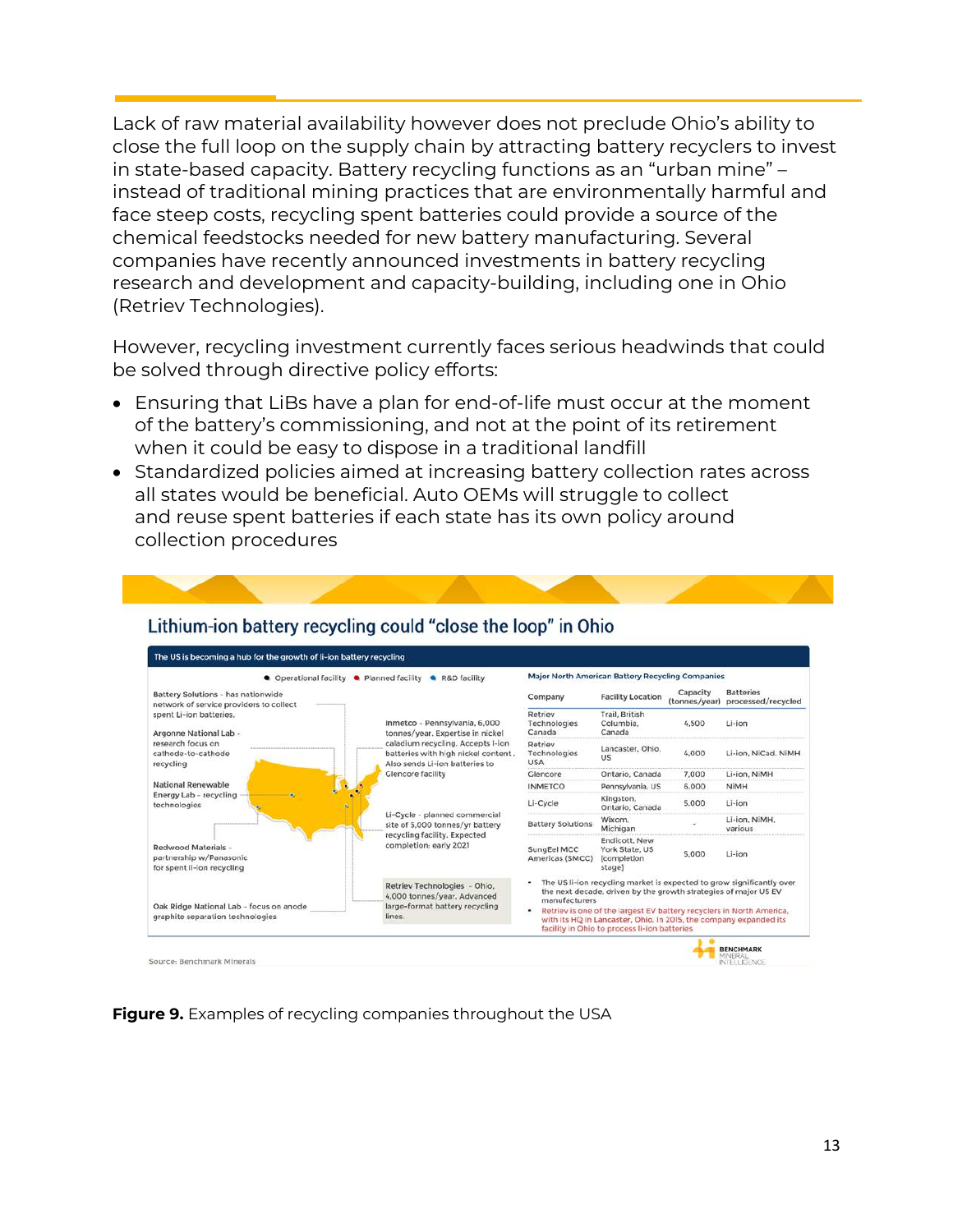## **OEM Environmental Considerations**

Auto OEMs have been public about shifting their energy consumption towards renewable energy. But they are not simply demanding more, **they are increasingly wanting renewable energy sooner and closer to their operations.** The pace of Auto OEM announcements on this topic has accelerated following the general trend of corporate net-zero announcements since the 2017 Paris Agreement. This interest in renewable energy is driven by a desire to decrease energy costs and lower the carbon footprint of vehicle manufacturing. Although the lifetime carbon cost of driving an EV is lower than ICE, Auto OEMs desire a carbon free EV at the point of sale. To reach this goal:

- 1. OEMs require renewables penetration growth to occur as close to their operations as possible
- 2. OEMs will require that their suppliers tap into renewable energy supply to reduce carbon emissions embedded in their supply chains

With the 7<sup>th</sup> largest US solar labor force and a rapidly growing penetration of solar energy, Ohio is already on the right track to help Auto OEMs realize both of these goals. Promoting Ohio's renewable energy presence in parallel to battery supply chain investment attraction efforts will lead to **network effects for future investment attraction**. CAM manufacturers will see Ohio as an investible state as they will have access to critical renewable energy supply. This supply will allow them to push down their operating cost, and will fulfill their obligations to Auto OEMs' requests for decreasing dependence on traditional fuel sources.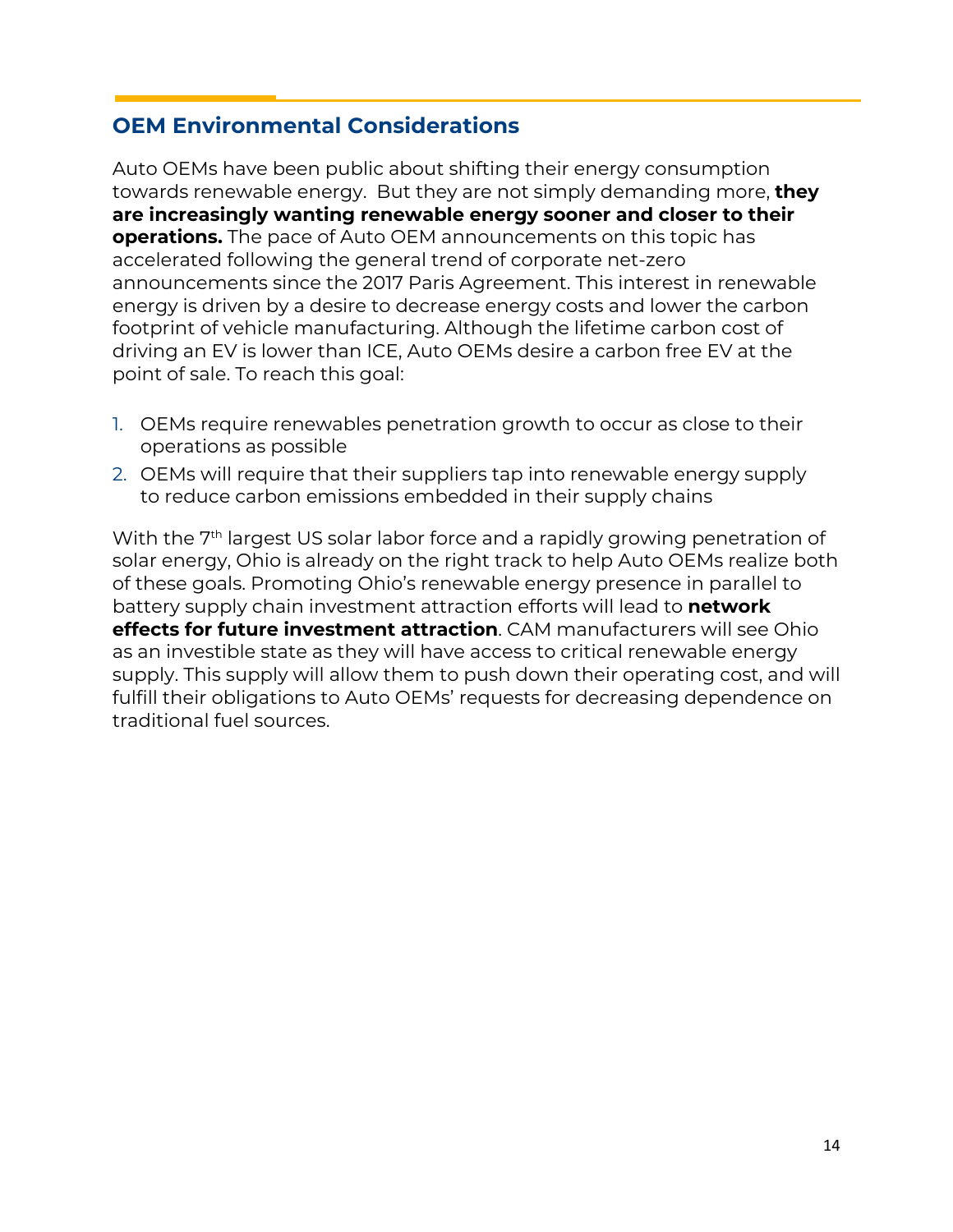## **Investment Attraction**



Ohio has several key advantages to spur upstream EV supply chain investment



Ohio has a well-defined playbook for investment attraction that could be used to attract this CAM investment. The key step is to pair that playbook with demand-side policies and incentives that address the needs of investors in the battery supply chain as they evaluate their next jurisdiction for investment.

Demand-side policies to incentivize more EV uptake have been deployed with great success in the two largest EV markets in the world: China and the European Union. These countries saw an opportunity to pair increasing EV sales with more domestic EV manufacturing, and as such have implemented supply chain growth incentive packages as well. While some could argue whether supply and demand side incentives are a "chicken or egg" problem, the fact remains: the United States is behind in implementing these types of policies when compared to these other geographies, and has a critical need to implement incentives for both supply and demand of EVs. Ohio has an opportunity to play the leading role out of all US states: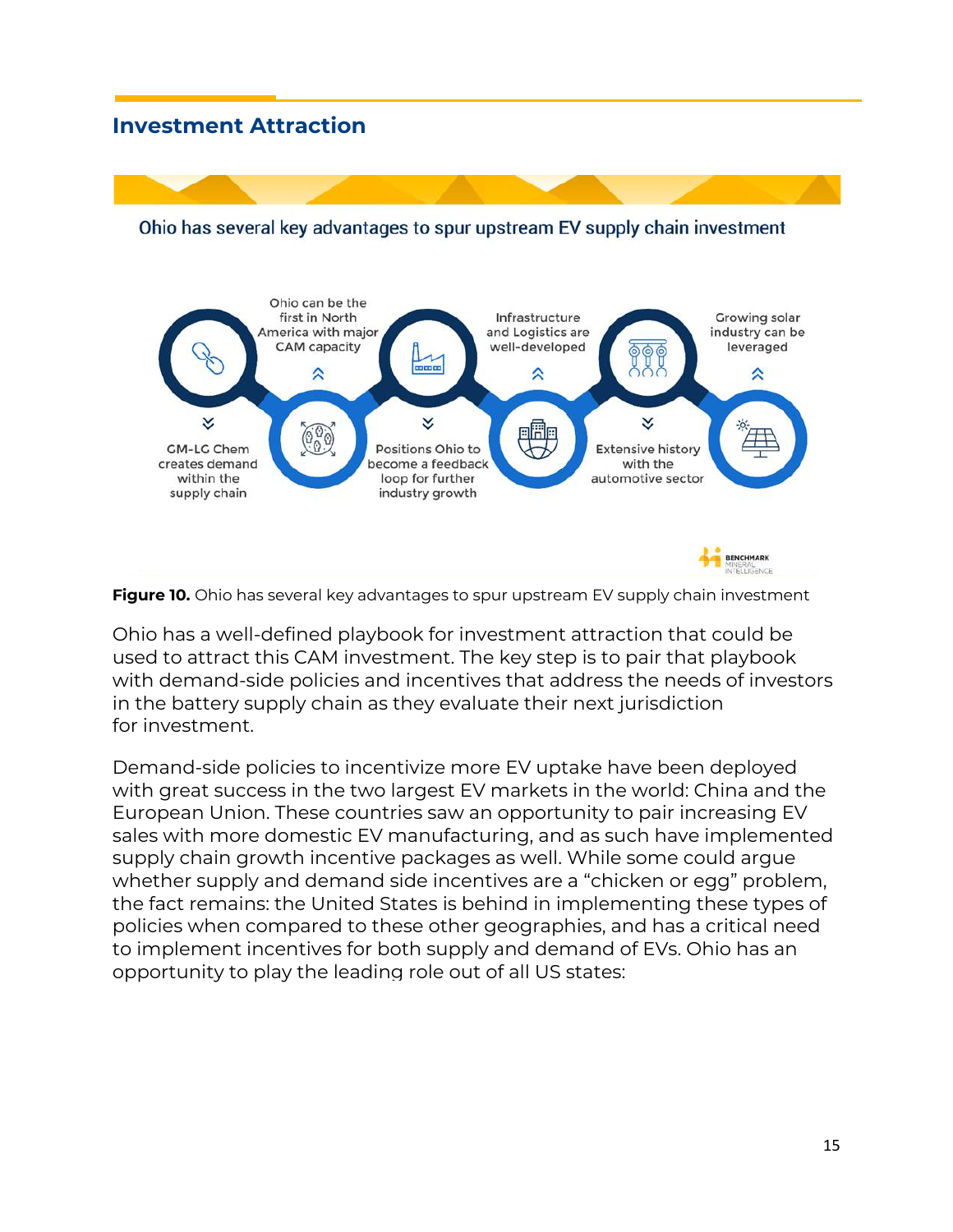- By investing in charging infrastructure and other EV incentive programs, Ohio can signal its friendliness to this growing industry
- These policies will lead to more EVs being driven in Ohio, thus reducing transportation sector emissions while serving as an effective investment attraction tool
- Then, as investments are secured and Ohio manufactures more EV pieces and parts in-state, a positive feedback loop will lead to yet more EVs on Ohio roads

Major Consideration: Demand side policies have a domino effect on domestic

|                         | <b>Global EV</b><br>market | <b>Covernment Policy</b>                        |                                |                                                            |                                                              | <b>Manufacturing Market Share</b>                                 |                       |  |
|-------------------------|----------------------------|-------------------------------------------------|--------------------------------|------------------------------------------------------------|--------------------------------------------------------------|-------------------------------------------------------------------|-----------------------|--|
|                         |                            | Demand-side Incentives                          | Demand-side<br>Requirements    | Supply-side<br><b>Incentives</b>                           | Supply-side<br><b>Protections</b>                            | Chemical<br>Processing (96)                                       | Cell<br>Manufacturing |  |
| China                   | 43%                        | Strong. Phase out plan<br>discarded post-COVID. | Strong                         | <b>Strong and</b><br>continuing                            | Strong and<br>continuing                                     | Nickel<br>68<br>Cobalt<br>70<br>100<br>Graphite<br>Lithium<br>156 | 75%                   |  |
| Europe<br>Union         | 2596                       | Strong and expanding.                           | <b>Strong</b>                  | Strong and<br>expanding                                    | Still being<br>formulated                                    | Nickel<br>m<br>Cobalt<br>116<br>Graphite<br>Lithium   0           | 7%                    |  |
| United<br><b>States</b> | 20%                        | Initially strong but<br>phasing out.            | <b>Strong and</b><br>expanding | S6 billion in<br>loan & grants<br>to advance<br>processing | 10-year plan to<br>develop a<br>domestic LIB<br>supply chain | Nickel 12<br>Cobalt O<br>Craphite   0<br>Lithium  1               | 8%                    |  |

• The cycle continues to repeat

#### **Figure 11. Demand side policies have a domino effect on domestic supply chain growth**

Implementing demand-side policies will not immediately attract the supply chain to invest, but does signal to the broader market that **Ohio intends to position itself as an EV-friendly state**. Both demand-side and supply-side incentives and protections correlate closely with global supply chain manufacturing market share as shown in Figure 11. Some examples of demand-side incentives that have been implemented frequently across multiple US states are shown in Figure 12.

While it will be critical for Ohio to take proactive steps on its own, the tailwind of expected federal-level stimulus and other programs targeting the growth of this supply chain could benefit the state as well. President Biden's administration has been vocal about its goals regarding transportation electrification, and it is expected that multiple actions will quickly be taken: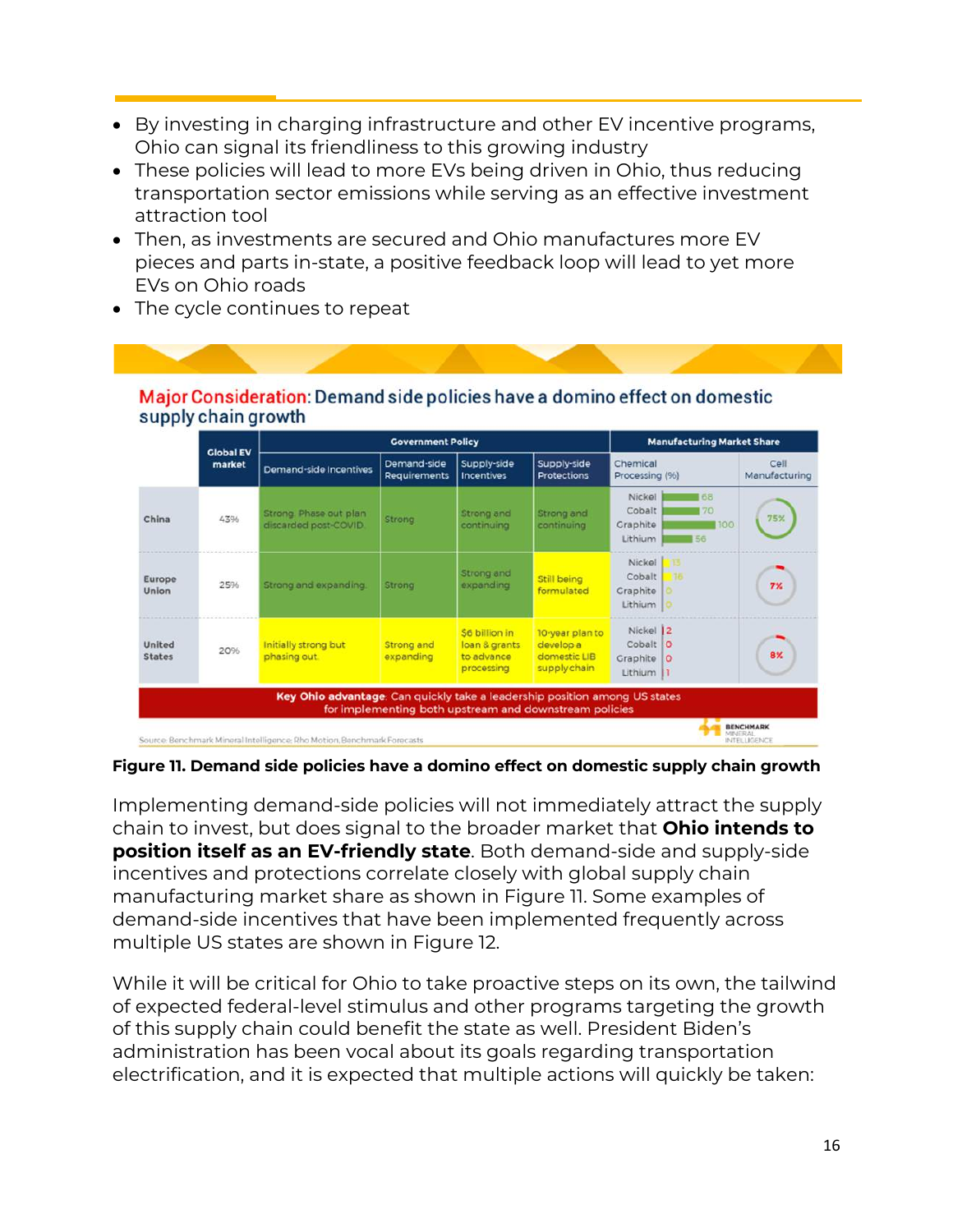- Setting targets for number of charging stations to be constructed throughout the nation
- National security-related subsidies for the build-up of a domestic supply chain
- Department of Energy loan program guarantees to allow supply chain investors to access a lower cost of capital to finance their operations



**Figure 12.** Types of commonly-used EV subsidy schemes

Due to efforts from regulated electric utilities and state public utility commissions, EV charging infrastructure investments and incentives are just beginning to take shape nationwide. Ohio already has taken the right steps in this direction. For example, American Electric Power (AEP) Ohio offers commercial customers incentives for installing Level 2 and DC fast-charging stations at workplaces and multi-unit housing. While EV charging incentives are just now being rolled out at large scale across the country, data center subsidies could provide an example of a desired end state. Data centers are also a form of infrastructure to power the nation's informatics infrastructure, and as explored in Figure 13, their subsidies offer a strong comparable because they tend to emphasize job and wage growth as well.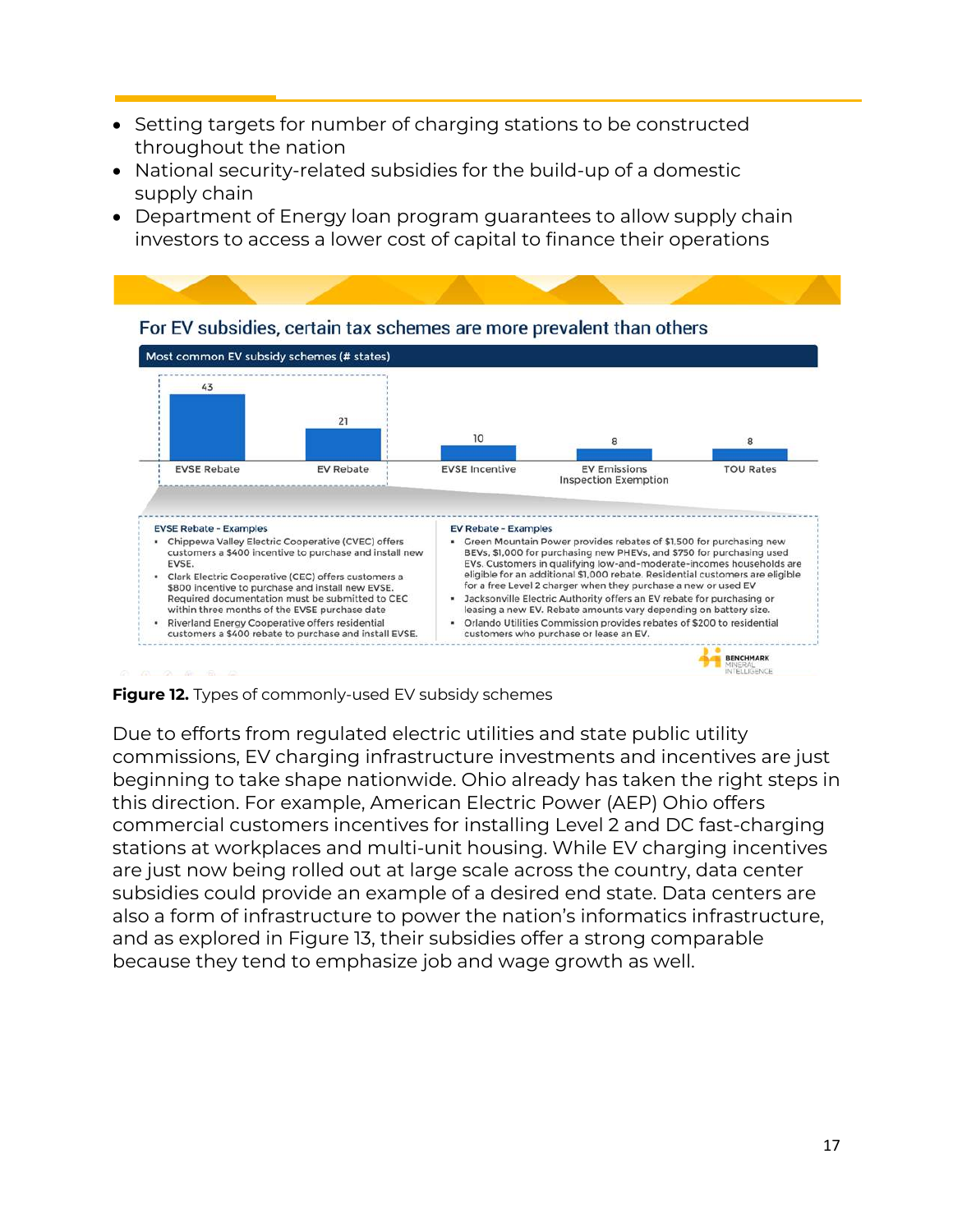#### Data center subsidies generally more targeted towards job/wage growth, could be replicated to promote EV charging infrastructure deployment



**Figure 13.** Types of commonly-used data center subsidy schemes that could be replicated for EV charging infrastructure

## **Stakeholder Feedback**

Throughout this research project, Benchmark's team interviewed industry leaders to gain insight on key motivators when making their investment decisions. Based on this industry feedback, categories of incentives preferred by the EV and battery supply chain include:

#### **Power infrastructure, availability, and cost**

- Large power capacity (>100 MW) will be required to serve new load and electricity costs will have a large effect on overall operating costs. Investors will be interested in strategies for decreasing these costs and securing fixed, long-term electricity prices
- Investors would also welcome assistance in increasing the proportion of their energy consumption that is derived from renewable energy projects to help meet emissions reductions goals while achieving lower average power costs
	- Explain renewable energy purchase strategies
	- Provide access to renewable energy providers
	- Consider incentives to install more solar energy capacity
	- Assist in the renewable energy development process to ensure lowcost and available supply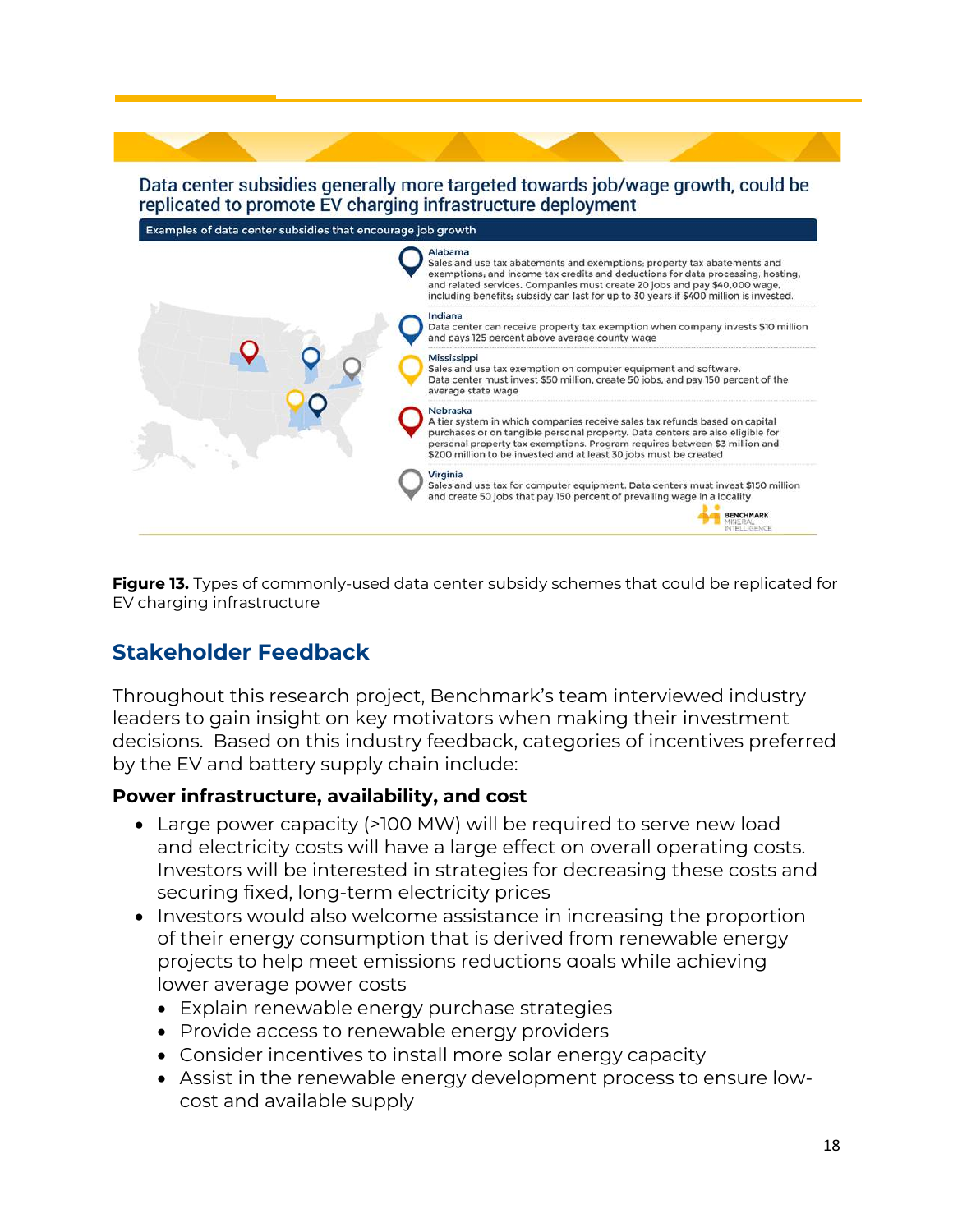• Auto OEMs in particular prefer an increasing percentage of their energy supply to come from renewable energy sources. Ohio's growing solar industry can be promoted as an attractive asset as explained in the Environmental Considerations section

#### **Labor**

- Investors will need assistance in identifying the skilled labor needed to run their operations. Working closely with organized labor to generate worker-friendly programs is critical
- Skills development and workforce training programs will be needed as well. Ohio can leverage its existing universities, apprenticeships and other worker training programs to meet this need

## **Logistics**

- Potential investors will need direct interstate access to OEM customers, including the freedom to use existing rail lines to move goods to/from east coast ports. Ohio is well-positioned to provide this as explained previously
- Related to this, Ohio's proximity to airports with international routes to Asia are viewed as an advantage as well

## **Land Suitability**

• Companies in the EV and battery materials supply chain would prefer access to and assistance with accelerated environmental permitting, subsidized land pricing, and financial assistance with infrastructure build up at/near a selected land site

## **Financing**

• Financing support is another topic raised frequently by potential investors. Cash incentives are preferred to help reduce CAPEX burdens. Tax holidays and deferrals are also of interest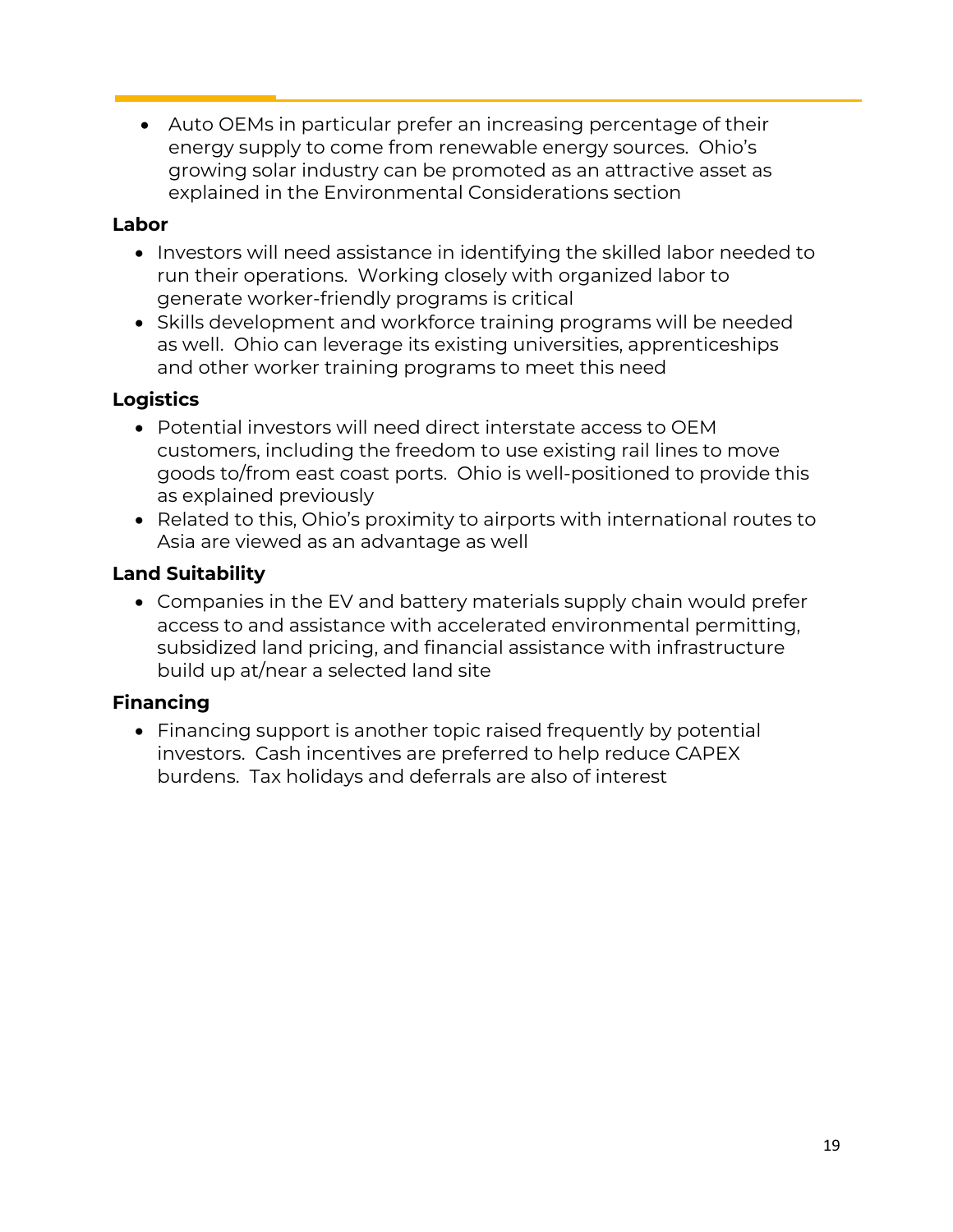## **Ohio's Key Advantages**

In summary, Ohio has a number of key advantages that can be emphasized in the investment attraction process. The most important key advantages that Ohio should emphasize in accordance with Benchmark's internal analysis and stakeholder outreach are as follows:

- 1. The \$2.3B investment in the GM/LG Chem joint venture (Ultium Cells)
- 2. Extensive history in the US automotive supply chain industries
- 3. Proximity to resources, manufacturers, and end markets
- 4. Proven logistics and infrastructure
- 5. Increasing solar energy penetration
- 6. Highly-skilled workforce
- 7. Strong government-led mandate on new economy jobs growth

There are a few areas where Ohio can aim to improve it's attractiveness to potential investors in the rapidly growing EV and battery materials supply chains. This includes strategies for better promoting its growing solar energy economy and taking care to signal it's friendliness to the growing electric vehicle industry through demand and supply-side policy implementation and other regulatory structures.

If Ohio can successfully highlight these key advantages, the state can position itself as a positive feedback loop for significant growth in the EV supply chain and protect its automotive heritage. By targeting CAM manufacturers as an immediate next step to build off the Ultium Cells facility in Lordstown, Ohio can become the undisputed leader in the domestic EV supply chain industry.